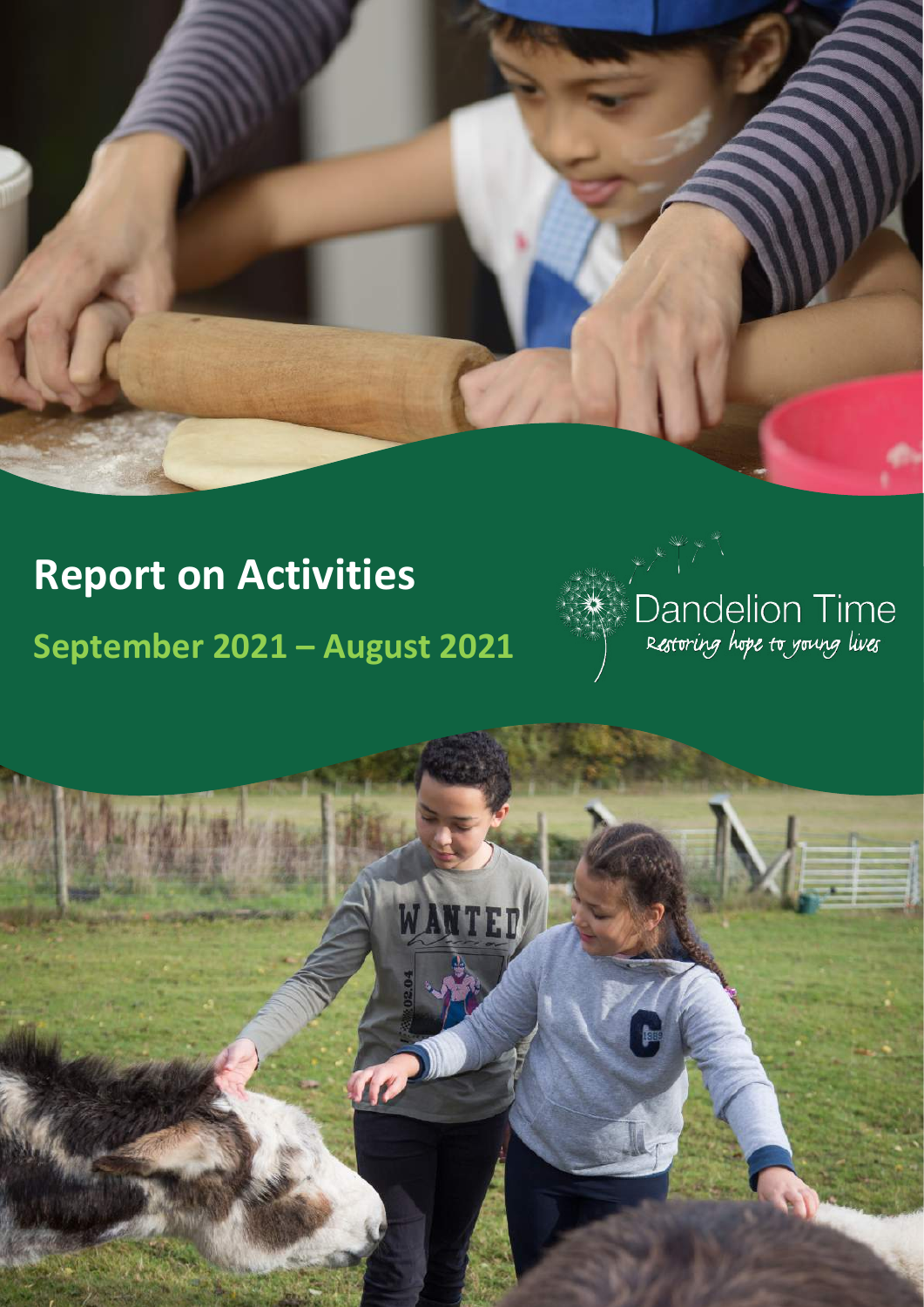# **Report on Activities**

#### **Introduction**

Dandelion Time provides farm-based therapeutic programmes for children struggling with serious emotional and behavioural difficulties and their families. From its centres in Mid-Kent and East Kent, the child and wider family engage in a varied programme of group and individual therapeutic activities to help children overcome complex issues. Families care for the farm's animals and gardens, take part in natural crafts including woodwork, creative expressive activities, and cook using food they have grown and harvested on the farm.

Our purpose is to support children to overcome trauma, develop in confidence and self-esteem, have stronger relationships with those who care for them, and be better equipped to engage well with school, at home and in the community. Dandelion Time works with children and young people affected by challenging circumstances, many having been traumatised by abuse, domestic violence or neglect. Some have fallen out of education or are in foster care. Their behavioural, emotional and social difficulties are often a result of difficult and complex home lives.

# **Achievements in the Last 12 Months**

#### **Activities**

122 Children aged 4-15 and their carers have attended Dandelion's therapeutic programmes:



Each family has attended sessions weekly for up to 12 weeks. 617 family sessions were delivered in the period.



From our Mid-Kent and East Kent centres, we have supported each referred child and their carer/s for through weekly sessions, where individually or in small multi-family groups they have cared for the farm's animals and gardens, taken part in pottery, woodwork, cooking, and a wide range of creative crafts activities. Practical engagement in calming activities allows staff to explore each child's difficulties and helps them to grow in confidence and self-esteem and regulate their

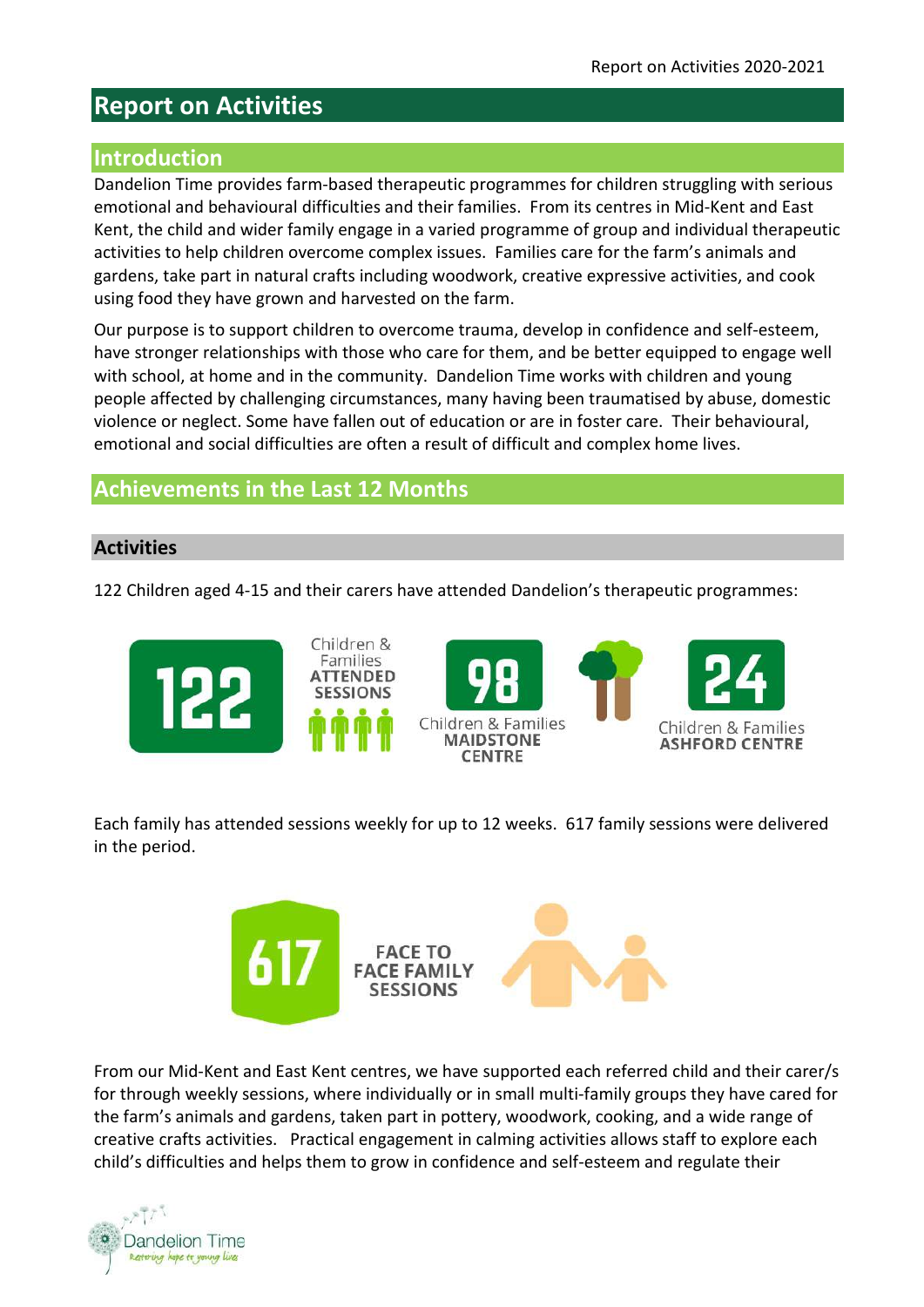emotions and behaviours. Dandelion Time uniquely tackles their difficulties by working with the child and their carers to resolve wider family issues, to bring sustainable change for the child.

#### **Referrals**



**Referrals in the last year have risen by over 35% and are at their highest ever level following the coronavirus pandemic.** Referrals have been for children with multiple and complex needs. Over 50 children are awaiting placement on the programme.

Typically, the referred children have come from families with multiple and complex difficulties, involving one or more of the following issues:



Abuse or Domestic Fostered/Adopted OR



**Mental Health** 



#### **Outcomes**

The programme has had a positive impact on the children and families attending and brought significant benefits to children with serious emotional and behavioural difficulties. Evaluation in the period has shown the programme has brought positive changes to children's psychological wellbeing, self-esteem, confidence and resilience. Most children have re-entered or engaged better with school, become less isolated and have reduced anxiety, fear, and other emotional symptoms.

As well as personal emotional, behavioural and relationship 'Goals' which are set individually with families and scored at the start and end of the programme, we monitor and score a range of general outcomes for each child, through professional assessment/observations and feedback from carers. The programme has continued to bring about positive changes in emotional and behavioural wellbeing:



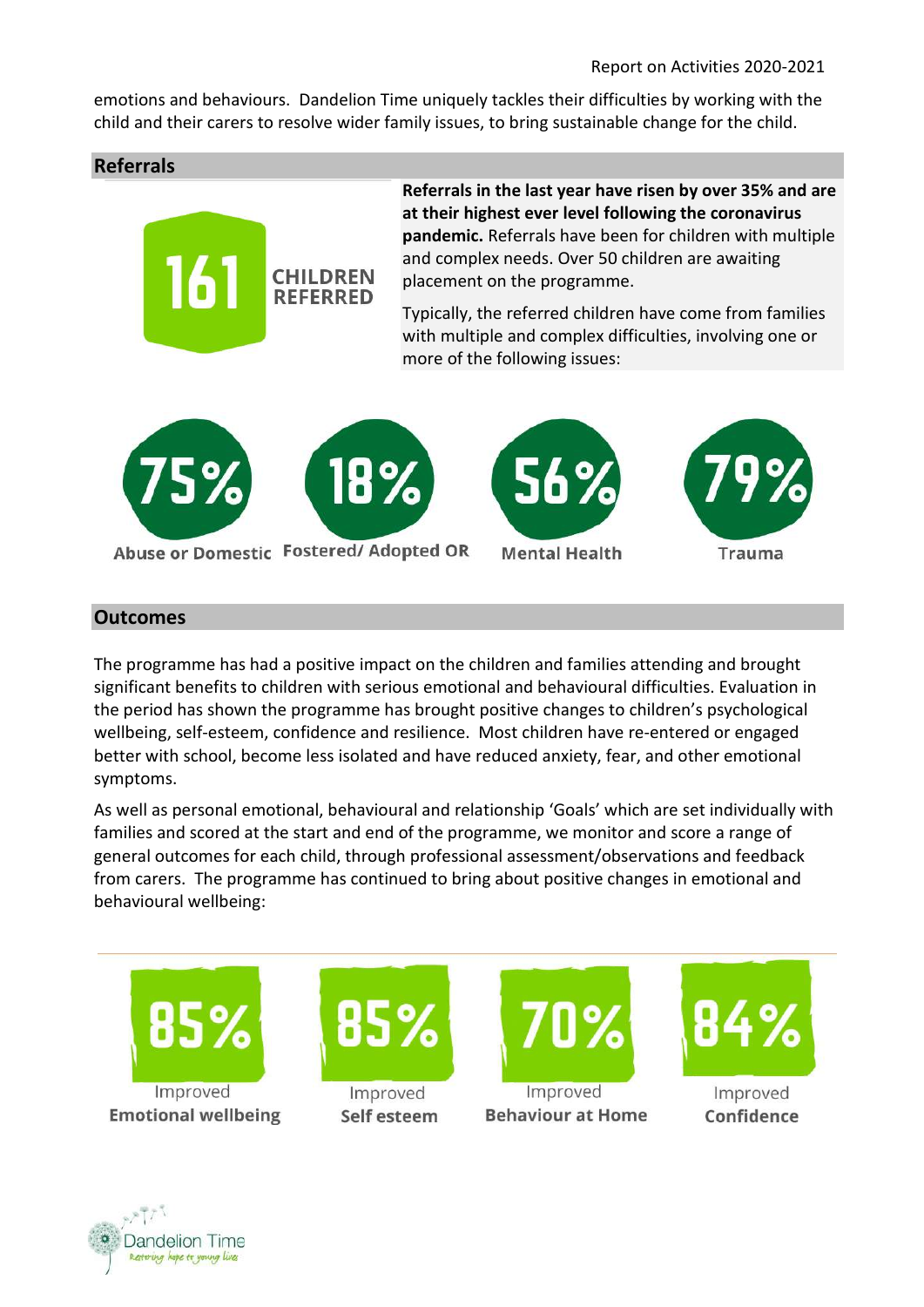#### **Feedback & Testimonials**

*"Magic happens at Dandelion Time. It was the glue that held us together." - Parent*

*"I have nothing but the highest praise for Dandelion Time. It has proved itself to be an important and positive part of our journey as a family." - Parent*

*Do you think Dandelion Time helped your child (or children) in any of the following ways?* 



### **Changes in the Last 12 Months**

#### **COVID-19**

Dandelion Time supports highly vulnerable families, and the isolation and circumstances brought about by Covid-19 placed them at immediate risk their difficulties could escalate, potentially leading to conflict at home, and further domestic abuse or neglect. Dandelion Time therefore continued to provide face to face services from the start of the pandemic, and continued to do so throughout 2020, adapting from small multi-family group sessions to one-to-one family sessions. Multi-family group sessions have now been able to re-start, with up to 3 families on each session.

#### **New Premises**

In March 2020, Dandelion Time moved its Mid-Kent centre and headquarters to new premises, a small cottage with outbuildings requiring major development.

Works began on the building project in October 2020 and the majority of structural work was completed by September 2021. The centre will benefit up to 150 families from Kent annually and provide a long-term (and affordable) home for the charity. The centre will also provide a central hub from which the charity will co-ordinate our East Kent service and further provision in Kent. Works have included:

- Development of the **Long Barn** building attached to the cottage, to form the charity's main space for our indoor work with children & families. The Long Barn incorporates a large space for meals, craft activities and meetings, a small kitchenette area, an office space for the therapeutic team, and two toilets for use by children & families.
- Redevelopment of the cottage extension to form a new **Kitchen**. This has included building a new roof, installing roof windows, plumbing and electrics, and creating a new external entrance and internal door from kitchen into the newly converted Long Barn.